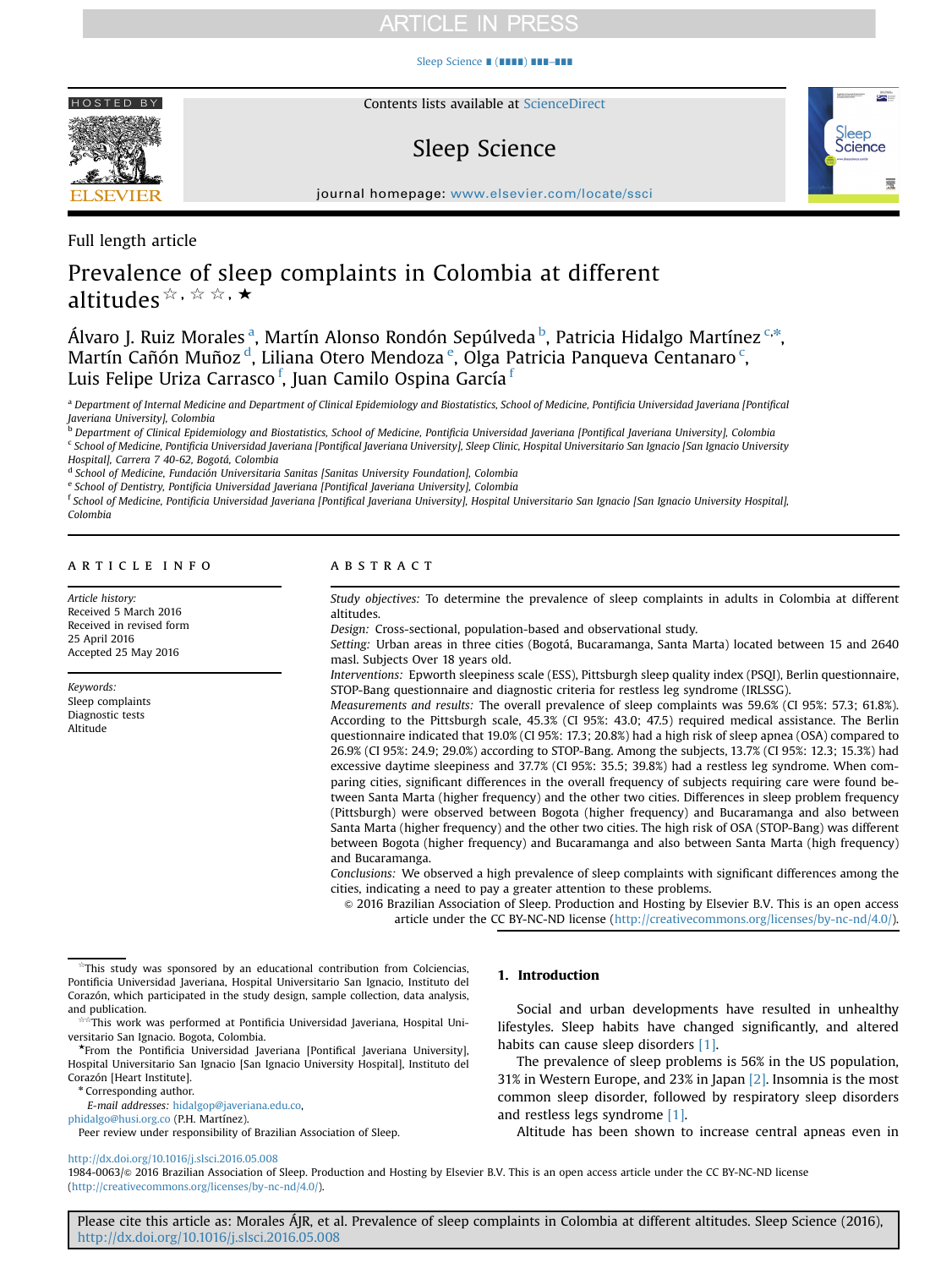#### 2 Á.J.R. Morales et al. / Sleep Science ∎ (∎∎∎∎) ∎∎∎–∎∎∎

healthy people and to be associated with higher apnea-hypopnea index in those with obstructive sleep apnea  $[3,4]$  Even more, in those with obstructive apnea, some of the episodes convert to central [\[5\]](#page-5-0).

Due to Colombia's rugged geography, it is important to understand the impact of various disorders at different altitudes. The aim of this study was to establish the prevalence of sleep complaints in adults in three Colombian cities located between 15 and 2640 meters above sea level.

This study is part of the project "Prevalence and Diagnostic Tests of Sleep Disorders, and their Relationship to Cardiovascular Risk in Colombia at Different Altitudes."

## 2. Materials and methods

#### 2.1. Study Design

A cross-sectional population study was conducted in three Colombian cities (Santa Marta, Bucaramanga, and Bogota) located at 15, 959, and 2640 meters above sea level, respectively. The target population was adults aged 18 and over, living in urban areas. Subjects with mental disorders were excluded and replaced using the same sampling technique. The protocol was approved by the Research Ethics Committee of the Pontificia Universidad Javeriana in Bogota.

## 2.2. Sampling

We performed a community-based strategy to select subjects, and independent samples were taken in the three cities. The pollster toured the building clockwise, recording the number of homes. Later, the pollster attempted to communicate with the adults in those homes. In the event that eligible subjects were not found in a building, the pollster counted the homes of the adjacent buildings. The questionnaires were applied by interviewers in person.

## 2.3. Sample size

Sample size was calculated considering the adult population of interest. The Levy and Lemeshow formula was used for the calculation [\[6\]](#page-5-0) based on the following parameters: a population estimated between 18 and 90 years of age for the three cities (with a combined population of 5,200,000 adults) with an overall estimated prevalence of 6.5% in Colombia, an estimate accuracy of 10% and a type I error of 5%; the sample size was calculated as 5600 people. This sample was taken as follows: 1867 in Bogota, 1867 in Bucaramanga, and 1866 in Santa Marta.

## 2.4. Measuring instruments

Data were collected between February and July 2013. Participants answered a 40-item questionnaire that included contact information, demographic data, the Epworth Sleepiness Scale (ESS), the Pittsburgh Sleep Quality Index (PSQI), the Berlin questionnaire, the STOP-Bang questionnaire and questions related to diagnostic criteria for restless legs syndrome proposed by the International Restless Legs Syndrome Study Group (IRLSSG).

The ESS [\[7\]](#page-5-0) is designed to measure the propensity for daytime sleep or EDS, and was validated in Colombia by Chica et al. [\[8\]](#page-5-0).

The PSQI in the Colombian validation (PSQI-CV) is a questionnaire that assesses sleep quality and classifies people as "good or poor sleepers." [\[9\].](#page-5-0)

The Berlin questionnaire explores three categories related to

the risk of sleep apnea. It was validated in Colombia by Polanía et al. [\[10\]](#page-5-0).

The STOP-Bang questionnaire for sleep apnea was developed to assess the likelihood of OSA in the surgical field and has been validated in the general population [\[11\].](#page-5-0)

Diagnostic criteria for RLS proposed by the IRLSSG were taken into account; and subjects were considered as positive if at least two positive criteria out of four were found [\[12\].](#page-5-0)

## 2.5. Statistical analysis

The analysis included the overall prevalence of sleep disturbances by city and sex. Weighted means or percentages were used, according to the expansion factors established under the selection probabilities considered for the study design, along with an adjustment for population distribution by city, age, and sex based on population projections for the 2012 census. Additionally, confidence intervals were estimated at 95%. STATA (13.0) (Stata-Corp; College Station, TX) was used for the statistical analyses.

### 3. Results

The number of subjects surveyed was 5474 (32.6% in Bogota, 33.1% in Bucaramanga, and 34.3% in Santa Marta). The compliance level of the selected sample was greater than 95% in each city (overall, 97.3%). The percentage of missing data was 4.1%.

Most of subjects were female (53.8%) between 18 and 44 years of age (66.1%) (Table 1). The weighted average age of the population was 40.1 years.

Only 41.5% had a body mass index (BMI) in the normal weight category, and women had a higher prevalence of obesity (17.3 versus 11.1%) ([Fig. 1](#page-2-0)). Additionally, women required more sleep medication and had worse sleep quality. Distribution by sex and age groups was similar for the three cities.

The subjects had regular sleep schedules (93.5%), with an average duration of 7.9  $\pm$  3.1 h of sleep. With respect to sleep habits, went to bed early and got up early(38.4%) than those who stayed up late and got up late (18.2%) ([Table 2](#page-3-0)).

The population had good sleep quality (68.8%); however, it was found that approximately 45.0% of subjects snore. However, most of the snorers did not know whether they stop breathing during sleep (53.3%).

For those over 65 years of age, it was found that 58.8% slept more than eight hours; however, this group also had the highest use of sleep medications. The overall prevalence of sleep complaints was 59.6% (95% CI: 57.3; 61.8%).

#### Table 1

Sociodemographic data by place of residence, qualitative variables  $(n=5474)$ .

| Variable   | <b>Bogota</b> |              | Bucaramanga |               | Santamarta |              |
|------------|---------------|--------------|-------------|---------------|------------|--------------|
|            | %             | CI 95%       | %           | CI 95%        | %          | CI 95%       |
| Age groups |               |              |             |               |            |              |
| 18-44      | 66.08         | (63.69)      | 64.67       | (62.45;       | 68.17      | (65.89)      |
|            |               | 68.38)       |             | 66.83)        |            | 70.37)       |
| $45 - 65$  | 26.55         | (24.42;      | 25.74       | (23.86;       | 24.52      | (22.53)      |
|            |               | 28.79)       |             | 27.71)        |            | 26.63)       |
| > 65       | 7.38          | (6.24; 8.69) | 9.59        | (8.26; 11.11) | 7.31       | (6.12; 8.71) |
|            |               |              |             |               |            |              |
| Sex        |               |              |             |               |            |              |
| Masculine  | 46.27         | (43.67,      | 45.05       | (42.66,       | 46.34      | (43.89,      |
|            |               | 480.89)      |             | 470.47)       |            | 480.81)      |
| Femenine   | 53.73         | (51.11,      | 54.95       | (52.53,       | 53.66      | (51.19,      |
|            |               | 560.33)      |             | 570.34)       |            | 560.11)      |

%\*: Weighted percent by expansion factors 95% CI: 95% confidence interval.

Please cite this article as: Morales ÁJR, et al. Prevalence of sleep complaints in Colombia at different altitudes. Sleep Science (2016), [http://dx.doi.org/10.1016/j.slsci.2016.05.008i](http://dx.doi.org/10.1016/j.slsci.2016.05.008)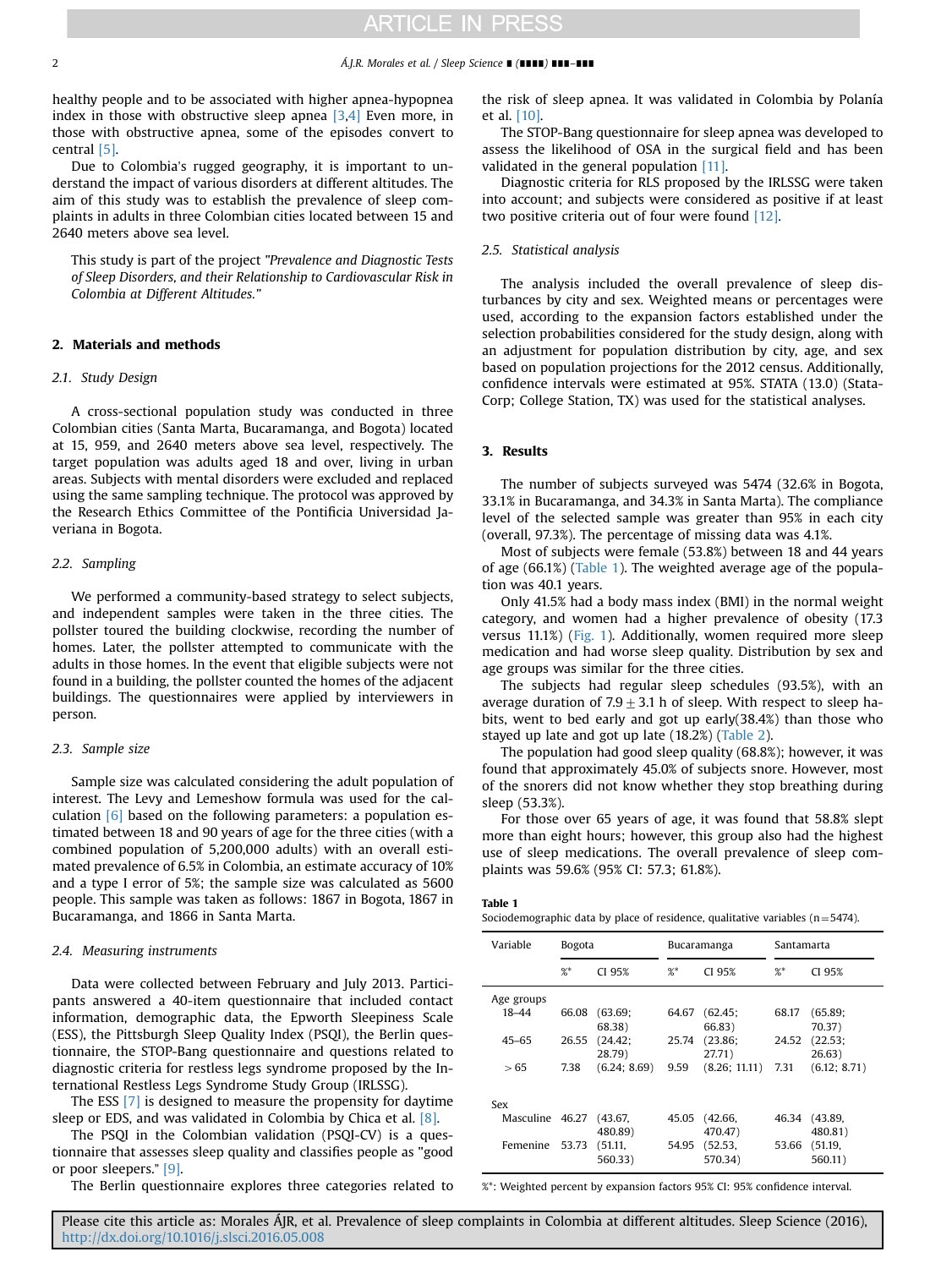# **ARTICLE IN PRESS**

### Á.J.R. Morales et al. / Sleep Science ∎ (∎∎∎∎) ∎∎∎–∎∎∎ 3

<span id="page-2-0"></span>

Fig. 1. Distribution of body mass index by sex.

According to the Pittsburgh scale, 45.3% (95% CI: 43.0, 47.5%) of the population requires medical care due to sleep problems ([Fig. 2\)](#page-3-0). The overall prevalence of high risk for sleep apnea, according to the Berlin questionnaire, was 19.0% (95% CI: 17.3; 20.8%). However, with the STOP-Bang questionnaire, the overall prevalence of high risk for OSA (26.9%; 95% CI: 24.9; 29.0%) was higher than that reported by this questionnaire. It was identified that 13.7% (95% CI: 12.3; 15.3%) of the population has EDS, and 37.7% (95% CI: 35.5; 39.8%) reported restless legs syndrome.

In the analysis by city, the population of Santa Marta had a high prevalence of sleep complaints (72.4%). In that city, high-risk percentages were found for severe sleep apnea (by STOP-Bang (28.9%)), OSA (by the Berlin questionnaire (21.2%)), restless legs (54.5%), and propensity for EDS (29.9%). Bogota had the secondhighest frequency of sleep disturbances (59.7%), attributable in part to a high-risk-weighted prevalence for OSA in the STOP-Bang (27.2%) questionnaire. When comparing cities with respect to the frequency of sleep problems, there were statistically significant differences in the overall frequency of patients who require medical care in Santa Marta (higher frequency) versus the other two cities. The frequencies of sleep problems according to the Epworth scale and the restless legs syndrome questionnaire were statistically significant in the comparison between Santa Marta (higher frequency) and the other cities. There were also differences in the frequency of sleep problems (Pittsburgh) not only between Bogota (higher frequency) and Bucaramanga but also between Santa Marta (higher frequency) and the other two cities. With respect to the frequency of high OSA risk (STOP-Bang) requiring medical care, statistically significant differences were found not only between the cities of Bogota (higher frequency) and Bucaramanga but also between Santa Marta (higher frequency) and Bucaramanga [\(Table 3\)](#page-4-0).

Finally, the relationship between age and average sleep time was U-shaped, with a minimum of 7.6 h in subjects between 45 and 54 years of age and a maximum of 10 h in those over 75 [\(Fig. 3\)](#page-4-0).

## 4. Discussion

This is the first study with probability sampling in different Colombian cities to use a specially designed questionnaire based on five instruments for the clinical detection of sleep symptoms associated with sleep disorders. The study, which described the prevalence of sleep complaints in three cities in Colombia at different altitudes, found that in general, symptoms increased with age and were more common in women (except in the risk for OSA recorded in the STOP-Bang questionnaire). The city with fewer sleep disturbances was Bucaramanga and the city with more sleep disturbances was Santa Marta.

The scales used were chosen both to facilitate comparison with results from other studies and latitudes and because they have the best performance. In addition, the scales' complementarity provides important information and enables the identification of different sleep disorders that have important medical implications.

The overall prevalence of sleep complaints in Colombia (59%) is similar to that reported in the US (56%) [\[2\]](#page-5-0) and higher than that reported in Western Europe (31%), Japan (23%), [\[2\]](#page-5-0) Chile (25%) [\[13\]](#page-5-0), and Brazil (35%). However, this "omnibus" survey excluded patients with restless legs syndrome and sleep apnea, thus possibly underestimating sleep-disorder prevalence. Hirotsu et al in a Brazilian population have found that sleep complaints increase with age, and there were more frequent in women findings similar to our results [\[14\]](#page-5-0).

The weighted overall prevalence of high risk for sleep apnea, according to the Berlin questionnaire, was 19.0% (95% CI 17.3– 20.8%). The prevalence of OSA was lower than in other studies; however, its frequency remained higher in men (STOP-Bang). In primary care patients in the US and Europe, there was a 32.3% prevalence of high risk for OSA using the Berlin questionnaire [\[15\].](#page-5-0) This figure was higher in men (37.8%) than in women (27.8%), consistent with the findings of this study. However, with the STOP-Bang questionnaire, the overall weighted prevalence of high risk for OSA (26.9%; 95% CI, 24.9–29.0%) was higher than that reported by this questionnaire. In Latino population, specifically in Sao Paulo, Tufik S et al in a multivariate logistic regression model identified several independent and strong associations for the presence of OSAS: men had greater association than women ( $OR = 4.1$ ; 95% CI, 2.9–5.8; P < 0.001 similar to the findings of this study [\[16\]](#page-5-0).

In the Hispanic/Latino population, there are also smaller numbers of sleep complaints compared to those in this study. The prevalence of sleep-disordered breathing was 25.8% in the Latino population of four US cities (n=16,415) [\[17\],](#page-5-0) the prevalence of overall snoring was 45.7%, lower than the value found in Platino and the snoring rate was 58.7% in those older than 40 [\[18\].](#page-5-0) In the Platino study, the prevalence of OSA was estimated based on the combined presence of usual snoring, witnessed apneas, and EDS. The reported prevalence for women and men, respectively, was 2.4% and 1.5% in Caracas, 0.5% and 3.7% in Montevideo, 2.4% and 4.4% in Mexico, and 5.0% and 8.8% in Santiago. In São Paulo, Brazil, the overall prevalence was 16.9% with full polysomnography [\[19\].](#page-5-0) Bogota has the highest number of people who stop breathing during sleep (8.60%), which could be explained by the higher altitude and correspondingly lower oxygen partial pressure. This finding is important because OSA is considered a disease that has a strong impact on public health. It is the most common organic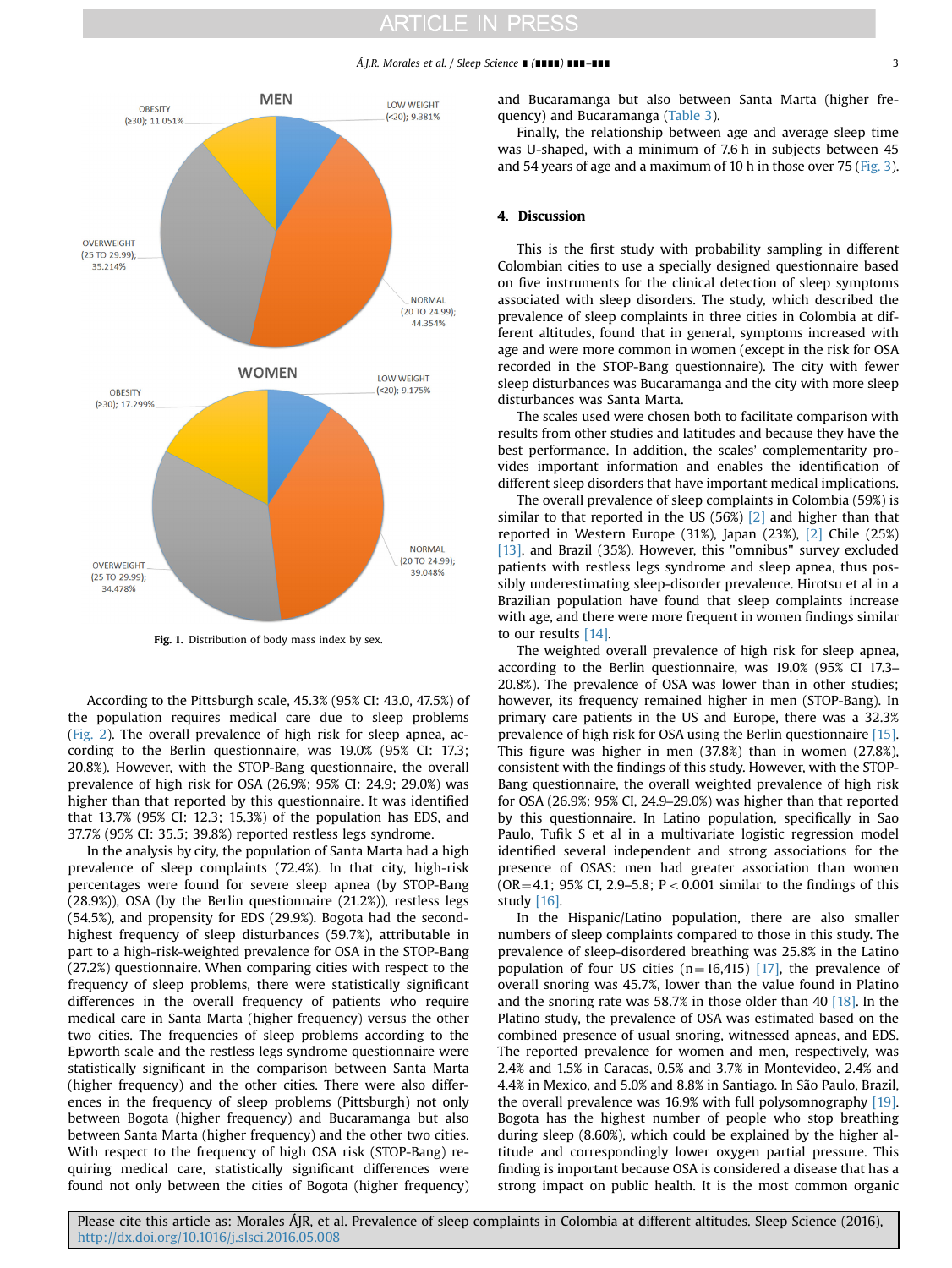### <span id="page-3-0"></span>4 Á.J.R. Morales et al. / Sleep Science ∎ (∎∎∎∎) ∎∎∎–∎∎∎

#### Table 2

Data on sleep habits of adults according to place of residence  $(n=5474)$ .

| Variable<br>Bogota      |       |                | Bucaramanga    |                | Santamarta |                |
|-------------------------|-------|----------------|----------------|----------------|------------|----------------|
|                         | %*    | CI 95%         | $\%$ $\degree$ | CI 95%         | $%$ $*$    | CI 95%         |
| Irregular sleep pattern |       |                |                |                |            |                |
| Yes                     | 5.93  | (4.707; 7.432) | 6.67           | (5.522; 8.046) | 17.46      | (15.58; 19.52) |
| No                      | 94.08 | (92.57; 95.29) | 93.99          | (91.95; 94.48) | 82.54      | (80.48; 84.42) |
| Hours of sleep          |       |                |                |                |            |                |
| Less than 5             | 5.14  | (4,297; 6,562) | 2.71           | (2.058; 3.566) | 4.24       | (3.387; 5.301) |
| Between 5 and 8         | 75.95 | (73,69; 78,07) | 76.14          | (74.04; 78.11) | 77.67      | (75.61; 79.6)  |
| More than 8             | 18.73 | (16,8; 20,84)  | 21.15          | (19.26; 23.17) | 18.09      | (16.31; 20.01) |
| Sleep medication        |       |                |                |                |            |                |
| Never                   | 84.01 | (82.12; 85.74) | 94.53          | (93.36; 95.49) | 96.10      | (93.36; 95.49) |
| One or twice a month    | 3.17  | (2.369; 4.24)  | 1.42           | (.9569; 2.093) | 1.28       | (.8392; 1.945) |
| One or twice a week     | 2.24  | (1.621; 3.097) | 0.70           | (.4021; 1.205) | 0.58       | (.3188; 1.046) |
| Three or more a week    | 10.57 | (9.179; 12.15) | 3.36           | (2.615; 4.307) | 2.04       | (1.494; 2.783) |
| Sleep quality           |       |                |                |                |            |                |
| Very good               | 12.55 | (10.9; 14.42)  | 24.36          | (22.36; 26.47) | 9.59       | (8.239; 11.13) |
| Good                    | 69.14 | (66.77; 71.42) | 62.66          | (60.34; 64.92) | 70.51      | (68.28; 72.65) |
| <b>Bad</b>              | 15.18 | (13.54; 16.99) | 11.16          | (9.783; 12.7)  | 17.59      | (15.86; 19.46) |
| Very bad                | 3.12  | (2.375; 4.09)  | 1.82           | (1.287; 2.581) | 2.31       | (1.716; 3.104) |
| Snoring                 |       |                |                |                |            |                |
| Yes                     | 45.64 | (43.11; 48.19) | 44.03          | (41.69; 46.4)  | 48.30      | (45.89; 50.72) |
| N <sub>0</sub>          | 50.60 | (48.06; 53.14) | 52.12          | (49.74; 54.48) | 50.55      | (48.13; 52.96) |
| Not known               | 3.76  | (2.945; 4.79)  | 3.85           | (3.032; 4.875) | 1.16       | (.7357; 1.814) |
| Witnessed apneas        |       |                |                |                |            |                |
| Yes                     | 8.60  | (7.267; 10.14) | 4.42           | (3.542; 5.505) | 1.36       | (.8954; 2.056) |
| N <sub>0</sub>          | 38.00 | (35.54; 40.53) | 41.72          | (39.4; 44.08)  | 47.32      | (44.91; 49.74) |
| Not known               | 53.40 | (50.85; 55.93) | 53.86          | (51.49; 56.21) | 51.32      | (48.9; 53.73)  |

%\*: Weighted percent by expansion factors 95% CI: 95% confidence interval.



Fig. 2. Global prevalence of sleep complaints weighted according to different scales and cities.

sleep disorder that causes EDS [\[1\]](#page-5-0). It was identified that 13.7% (95% CI: 12.3; 15.3%) of the population has EDS, less than that reported in Caracas (14.7%), Mexico (17.7%), and Santiago(22.7%), and higher than in Montevideo (9.5%) and São Paulo (8.5%) [\[19\]](#page-5-0). It is also important to mention the prevalence found by Bittencourt in Brazil : 61% for snoring, 35% for insomnia, 53% for leg kicking, and 37% for breathing pauses higher than our findings of 45% for snoring, 37% for leg kicking and 8.6% for breathing pauses and lesser than our finding 41% for insomnia [\[20\]](#page-5-0).

The prevalence of insomnia was 45%, in line with what has

Please cite this article as: Morales ÁJR, et al. Prevalence of sleep complaints in Colombia at different altitudes. Sleep Science (2016), [http://dx.doi.org/10.1016/j.slsci.2016.05.008i](http://dx.doi.org/10.1016/j.slsci.2016.05.008)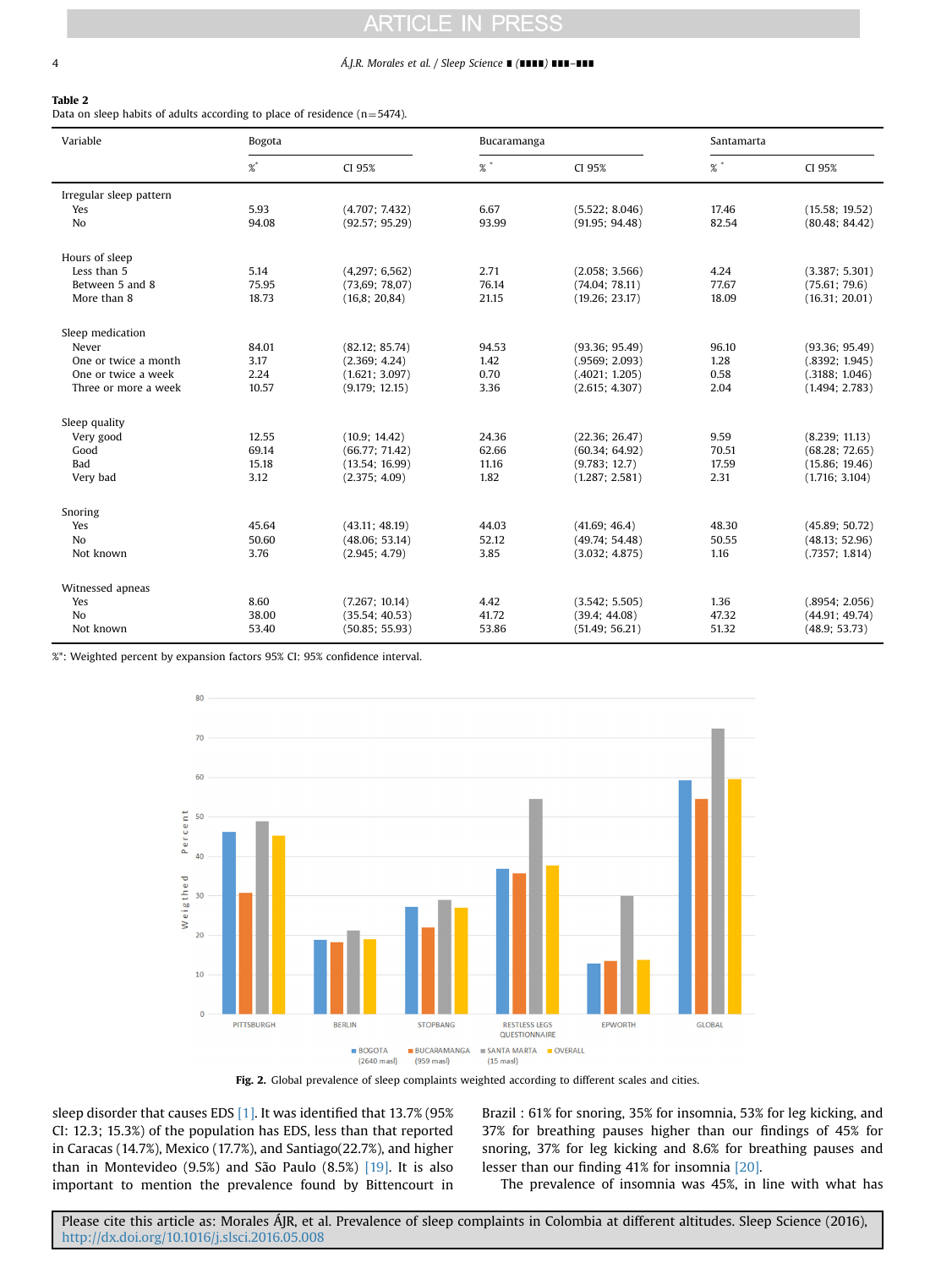<span id="page-4-0"></span>been reported in the scientific literature as the most common sleep disorder. The insomnia rate found is higher than that described in the Platino study in LatinAmerica of 31% in Caracas and Montevideo, 36% in Mexico City, and 42% in Santiago de Chile, [\[18\]](#page-5-0) it is lower than in 11 countries in Latin America using the Pittsburgh questionnaire, reporting 46.2% with insomnia and poor sleep quality [\[21\].](#page-5-0)

In Colombia, the frequency of sleep disorders has been investigated in the Province of Caldas (SUECA study) [\[22,23\]](#page-5-0). The most common disorder was insomnia (47.2%), followed by snoring (33.0%). The percentage of the insomniac population that took some sleeping medication was 15% [\[22\]](#page-5-0) a figure similar to that found in this study. It has also been addressed by Monterrosa et al in a study in female population where they found an insomnia prevalence of 27.5% [\[24\].](#page-5-0) Rueda et al. have conducted a population survey in Bucaramanga investigating only for insomnia, finding a prevalence of 26.2% [\[25\]](#page-5-0). For those older than 65 years of age, 58.8% slept more than eight hours. However, this group also reported an increased use of sleep medication. In the US, 57% of people over 65 complain of at least one chronic sleep problem, 43% complain of difficulty in initiating or maintaining sleep, and 19% complain that they wake up too early in the morning [\[1\]](#page-5-0).

Average hours of sleep per day was  $7.9\pm1.7$  h, consistent with the suggestion of the US National Sleep Foundation (between

Table 3 P values obtained when comparing the need for medical care between places of residence.

| Scale         | P value                      |                              |                                   |  |  |  |
|---------------|------------------------------|------------------------------|-----------------------------------|--|--|--|
|               | Bogota versus<br>Bucaramanga | Bogota versus<br>Santa Marta | Bucaramanga versus<br>Santa Marta |  |  |  |
| Pittsburgh    | < 0.001                      | < 0.001                      | < 0.001                           |  |  |  |
| <b>Berlin</b> | 0.999                        | 0.303                        | 0.072                             |  |  |  |
| Stopbang      | 0.002                        | 0.895                        | < 0.001                           |  |  |  |
| Restless legs | 0.999                        | < 0.001                      | < 0.001                           |  |  |  |
| Questionnaire |                              |                              |                                   |  |  |  |
| Epworth       | 0.999                        | < 0.001                      | < 0.001                           |  |  |  |
| Global        | 0.071                        | < 0.001                      | < 0.001                           |  |  |  |

7 and 9 h) and what has been reported in Latin America in 1776 individuals from 18 to 70 years of age from three of the largest cities where an average of 5.8 h of sleep per day was described [\[19\]](#page-5-0). In the US, the relationship between age and average sleep time is also U-shaped, similar to that found in our study [\[1\]](#page-5-0) (Fig. 3).

The prevalence of RLS is 37.7% (95% CI: 35.5; 39.8%), quite high compared with the findings of two recent literature syntheses [\[26,27\]](#page-5-0). Ohayon et al. report a prevalence of 3.9–14.3% if minimum criteria (IRLSSG) are used for the diagnosis [\[26\]](#page-5-0). Innes et al. find a prevalence of 4–29% in the North American and Western European adult populations [\[27\].](#page-5-0)

This study provides great value by evaluating the population of three cities at different altitudes with respect to the impact of altitude on the quality and frequency of sleep problems, the problems arising from desaturation, and the potentially increased risk at low barometric pressures that determine lower inspired oxygen pressure.

The expected effects of altitude due to differences in oxygen pressure showed no clear trend. Explanations for this phenomenon include the possibility that the differential frequencies of overweight may have confounded the relationship with altitude, or that the subjects experience different stress levels due to their cities' sizes, social, mobility and inequality problems, and weather conditions. Taking into account that Colombia is geographically located in the tropics, its ambient temperature depends primarily on altitude, and there are no seasonal variations in temperature. A high proportion of the population in the warmest cities does not routinely use air conditioning, and therefore, ambient temperature can alter sleep hygiene more easily at lower altitudes.

The capital concentrates a high number of people from elsewhere, and its large size implies significant psychosocial stress problems. Bucaramanga has recently become a center of migration from the north and east of the country and has experienced very rapid urban growth, although infrastructure does not keep pace, resulting in proportionally greater problems than in Bogota. Although Santa Marta has the advantage of being a few meters above sea level, it concentrates more problems of social inequality and development challenges than the other two cities.

It must be mentioned that the prevalence values are higher than those found in the general population in other studies,